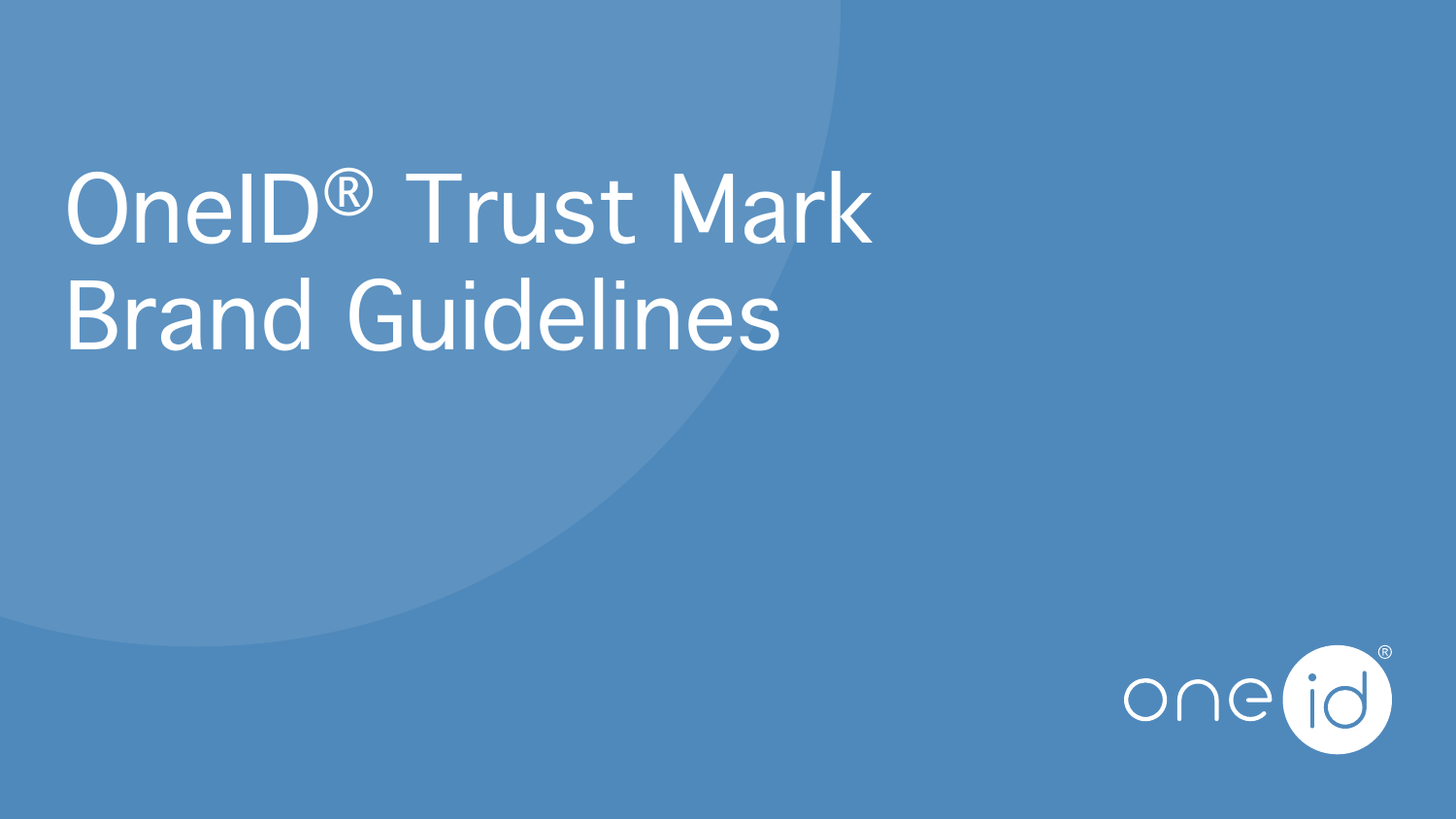# **Buttons**

On CTA buttons our minimal logo is used, on a rounded button form. This is enables us to convey the brand presence in external platform systems.

Primary button styles should be used where possible in the first instance.



Active/hover state Active/hover state



#### Primary Button **Secondary Button** Secondary Button Icon Button

To be used when OneID brand colours clash with external system colours or when used with similar background colours.





Only to be used if third party system wont allow for primary button styles.



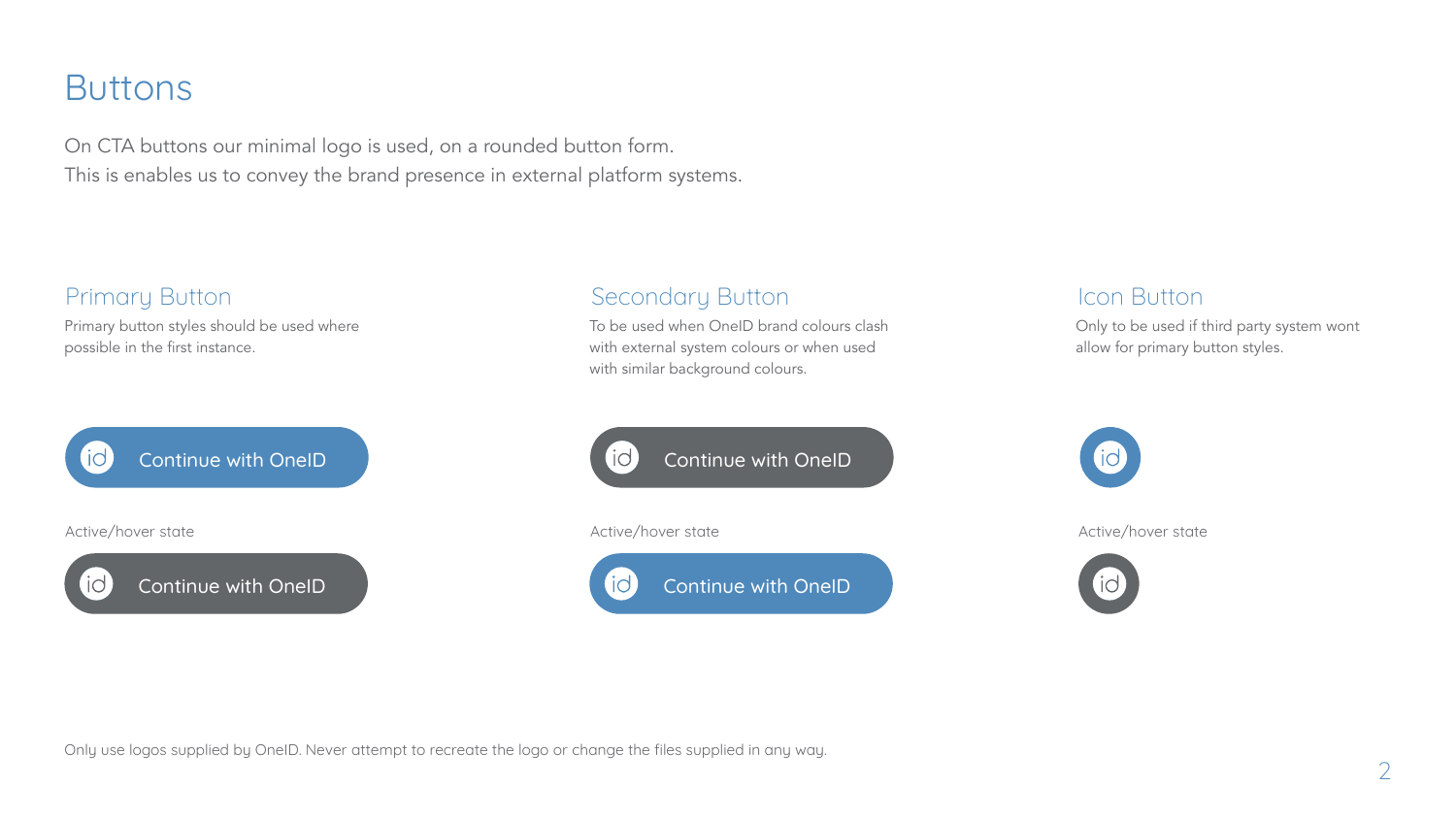# Partner Buttons Standards

When placed on partner systems, the primary button may have to change in colour, font and shape to suit any third party branding requirements. The minimal logo must be used where possible

## Primary Buttons

Using the minimal logo is the proffered option

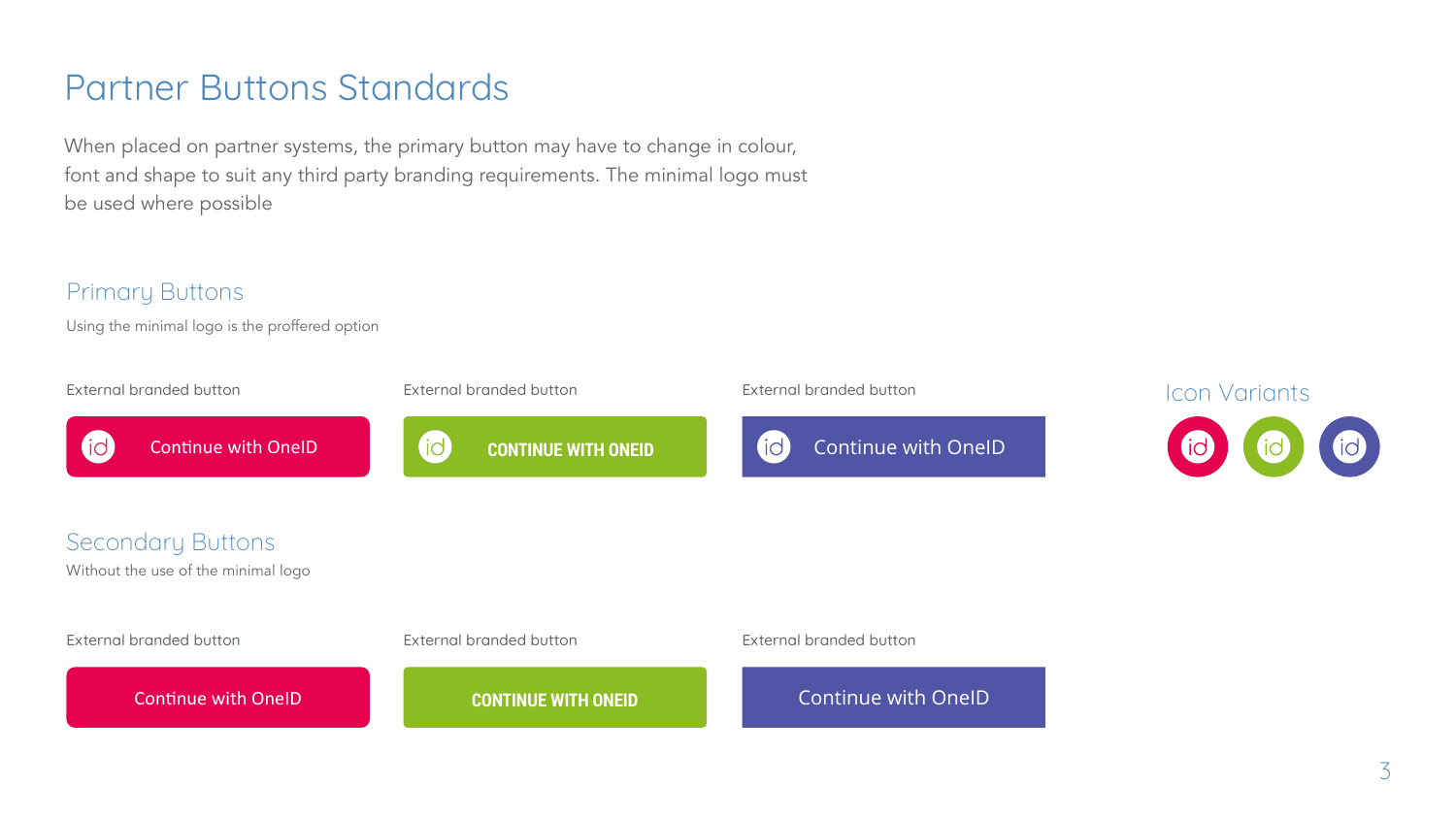# Primary Button Size & Spacing

For the primary button spacing we need to ensure that the minimal logo is left aligned and has the correct spacing applied within the button hight. 1xd on top, left and bottom edges.

Text must be centered in vertical and horizontal alignment and uses the center of the minimal logo mark as the left hand edge, and the end of the button for the right hand edge.



#### Primary Button

Only use logos supplied by OneID. Never attempt to recreate the logo or change the files supplied in any way.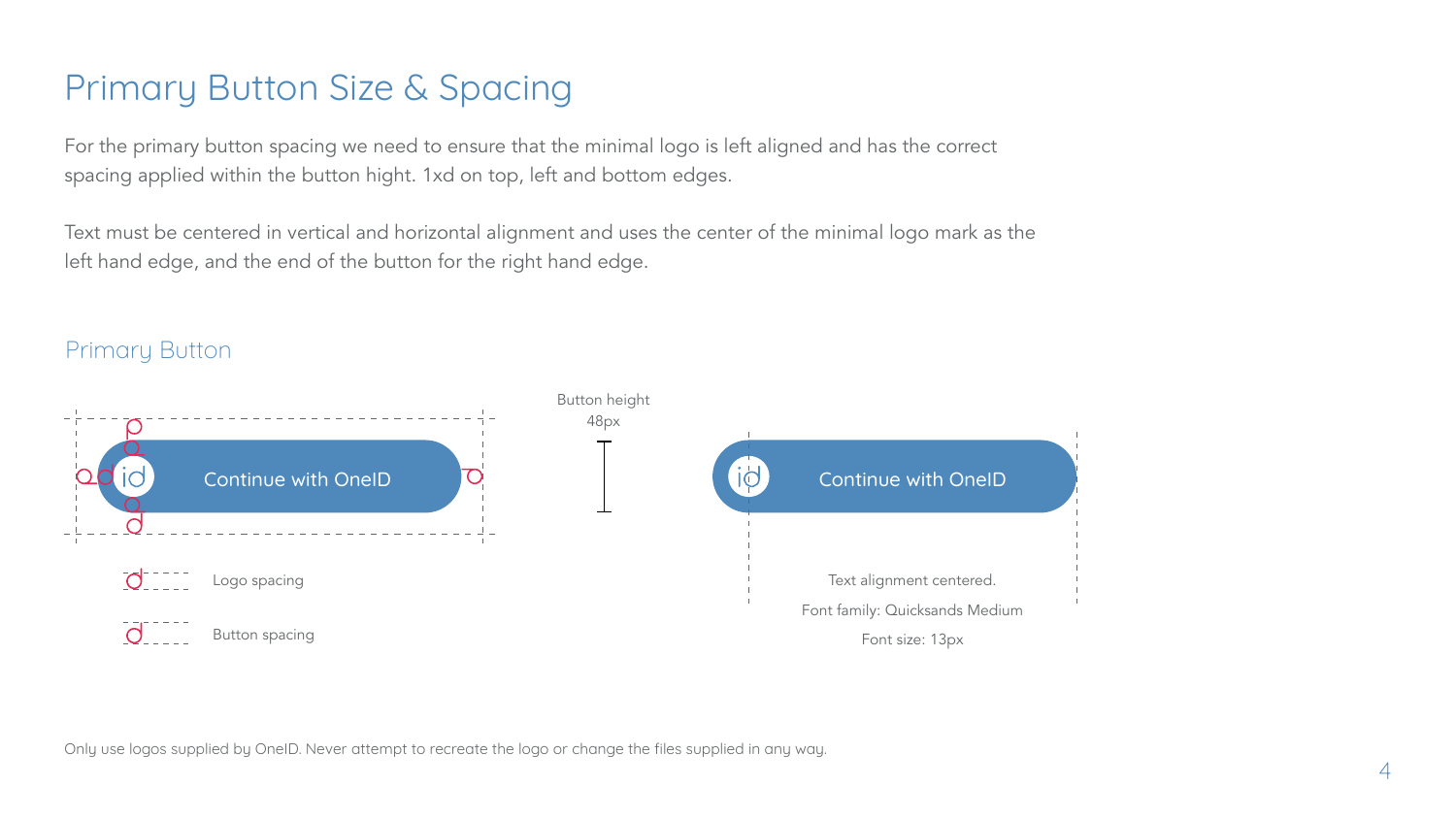# Secondary Button Size & Spacing

Secondary buttons are only used when the minimal logo cannot be used. The spacing for the button uses 1xd of the minimal logo if it were to be used. The text is center aligned to the width of the button.



### Secondary Button

Only use logos supplied by OneID. Never attempt to recreate the logo or change the files supplied in any way.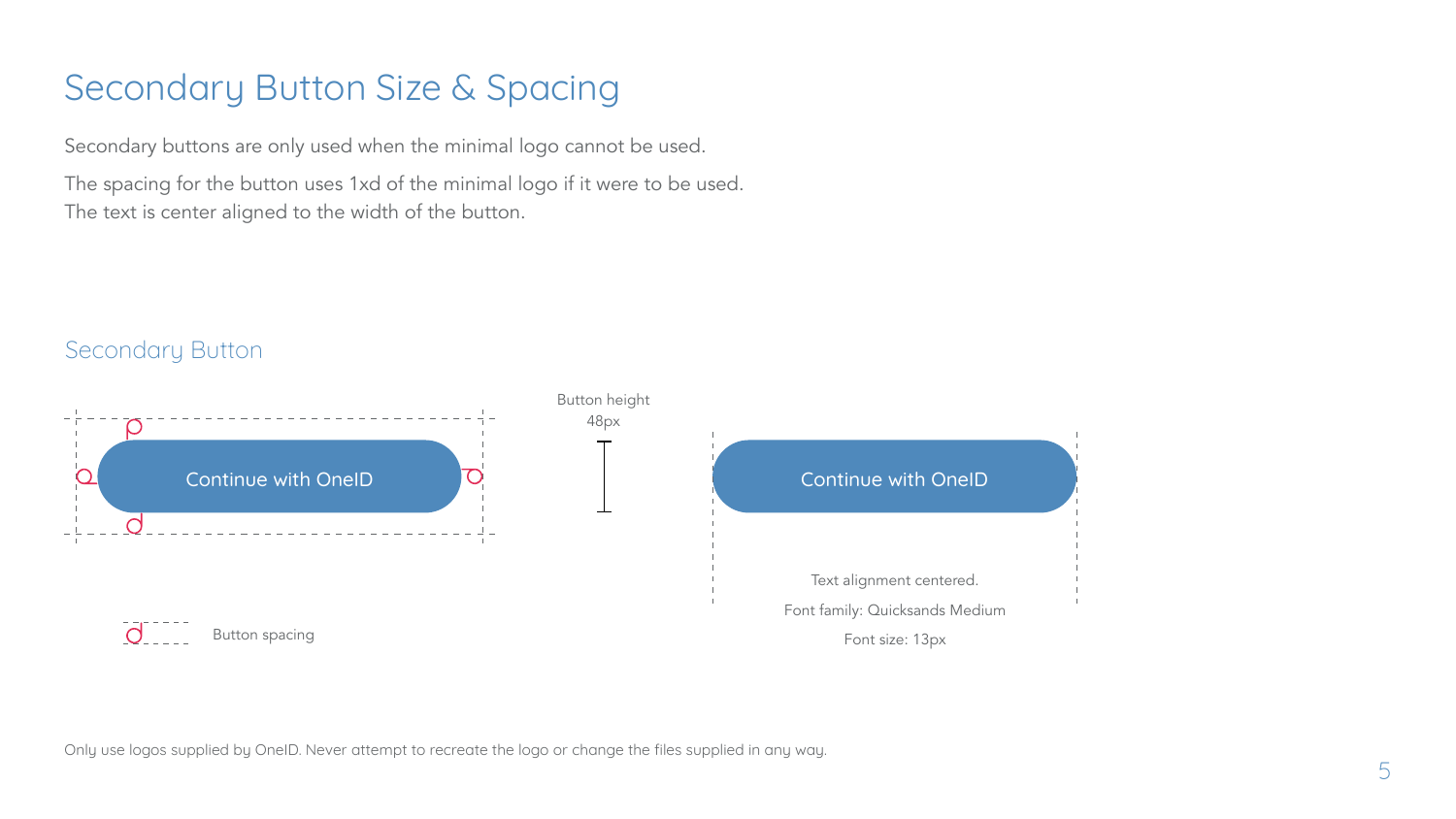# Button Application

## Primary Button Placement Example On Desktop



# Secondary Button Placement Example On Mobile